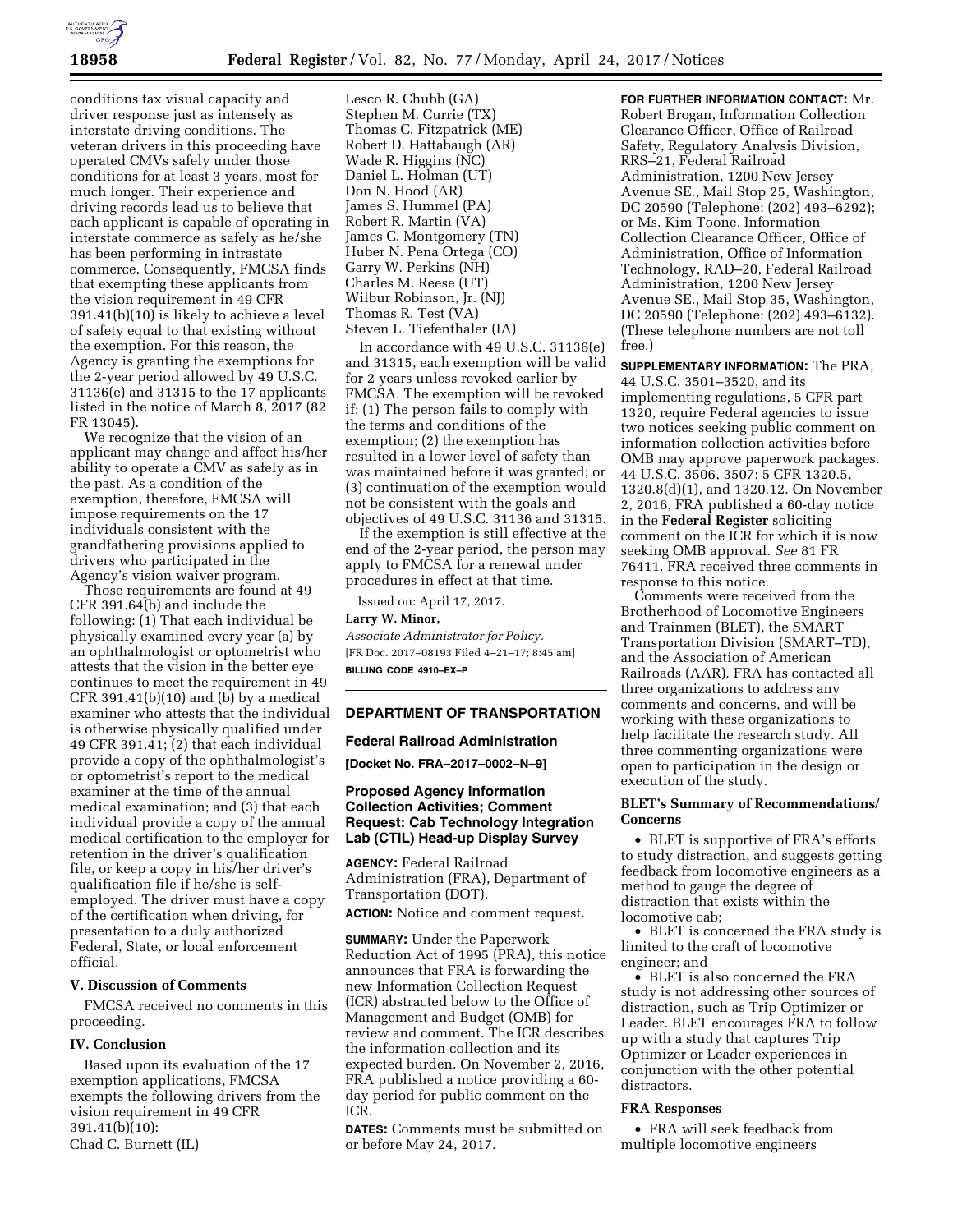throughout the course of the study, including but not limited to: The design of the study; execution of the study; and the analysis of the results;

• FRA will consider conducting a follow-on study related to cab distraction and its impact on crewinteraction; and

• FRA acknowledges this study will not address any potentially distracting effects from Trip Optimizer or Leader. FRA has conducted prior studies of Trip Optimizer and continues to investigate Trip Optimizer and Leader systems' safety-related issues as they are brought to FRA's attention.

# **SMART TD's Summary of Recommendations/Concerns**

• SMART–TD is concerned the Head-Up Display (HUD) will be another electronic device that takes crew members' eyes off the tracks; and

• SMART–TD recommends the following alternative ways to deal with in-cab distractions: Issuing train crew size rules; limiting access by others to radio channels trains use; limiting use of defect detectors; investigating distractive effects of Leader and Trip Optimizer; and increasing implementation of positive train control (PTC).

### **FRA Responses**

• FRA will consider initiating future studies into other potential in-cab issues. In the meantime, FRA is reviewing SMART–TD's concerns and is working with the railroads to review their locomotive engineer certification programs to ensure the programs include training on Leader and Trip Optimizer systems or other new technology, if utilized. Each railroad's certification program must address how the railroad responds to changes such as the introduction of new technology, new operating rule books, or significant changes in operations—including alteration of the territory over which engineers are authorized to operate. FRA has done, and will do further, onboard observation inspections regarding Leader and Trip Optimizer interaction.

#### **AAR's Summary of Recommendations/ Concerns**

• AAR recommends their member railroads be included as active participants in the design and execution of the study.

#### **FRA Response**

• FRA communicated with AAR after receiving its written response to the 60 day **Federal Register** notice. FRA welcomes the participation of the AAR's member railroads and believes such participation will contribute to the validity of the study results. FRA is currently working with AAR to arrange participation throughout the study to address any concerns and answer any questions.

Before OMB decides whether to approve the proposed collection of information, it must provide 30 days for public comment. 44 U.S.C. 3507(b); 5 CFR 1320.12(d). Federal law requires OMB to approve or disapprove paperwork packages between 30 and 60 days after the 30-day notice is published. 44 U.S.C. 3507(b)–(c); 5 CFR 1320.12(d); *see also* 60 FR 44978, 44983, Aug. 29, 1995. OMB believes the 30-day notice informs the regulated community to file relevant comments and affords the agency adequate time to digest public comments before it renders a decision. 60 FR 44983, Aug. 29, 1995. Therefore, respondents should submit their respective comments to OMB within 30 days of publication to best ensure having their full effect. 5 CFR 1320.12(c); *see also* 60 FR 44983, Aug. 29, 1995.

The summary below describes the ICR and its expected burden. FRA is submitting the new request for clearance by OMB as the PRA requires.

*Title:* Cab Technology Integration Lab (CTIL) Head-up Display Survey. *OMB Control Number:* 2130—New.

*Abstract:* FRA is proposing a study which will focus on locomotive engineers. Distraction is a common problem in locomotive cabs and preliminary research suggests the dispatch radio may have significant effects on train crew workload and performance. There are generally two categories of dispatcher-engineer communications. Some require immediate action and should be provided in the usual manner (over the radio). However, others do not require immediate action and could be provided as a written message.

FRA seeks to understand how the dispatch radio could potentially lead to human-performance degradation for a locomotive engineer, and if a HUD would be an alternative and superior technology to communicating information usually conveyed over the dispatch radio.

HUDs have been incorporated and researched extensively in aviation and motor vehicle applications because of their relative advantage over head-down displays (HDD). Research in the CTIL, FRA's locomotive simulator at Volpe, The National Transportation Systems Center in Cambridge, MA, has shown that in-cab displays, such as moving maps, can lead to prolonged heads-

down time (Young, et al., 2015). Additionally, research done in the field in naturalistic studies using passenger vehicles has also shown that looking inside a vehicle for interface control features increases the risk of an accident/incident (Liang, Lee, & Yekhsatyan, 2012). Thus, a HUD has real advantages over a HDD. FRA believes investigating alternative technologies that increase forward-track viewing time is worth pursuing.

To test the hypothesis that display communications on a HUD can reduce workload and distractions while increasing the time locomotive engineers keep their eyes on the forward track, an experiment will be run in the CTIL with four different conditions: HUD presence (present or absent) will be crossed with radio communications (present or absent). Forty locomotive engineers will participate in the simulator study and survey data collection. The Massachusetts Institute of Technology will develop and install the HUD.

FRA will use a subjective measure of workload, such as the National Aeronautics and Space Administration Task Load Index (NASA–TLX), in this study and provide it to the locomotive engineers after the simulator experiment. In addition, locomotive engineers will rate the usability of the system with a usability scale. Analysis of the simulator data, workload data, and usability survey data will allow FRA to assess whether a HUD has a relative advantage over a HDD in rail, and if it could mitigate any radiodistraction related performance declines.

*Type of Request:* Approval of a new information collection.

*Affected Public:* Railroad Workers. *Form(s):* FRA F 6180.168.

*Total Estimated Annual Responses:*  40.

*Total Estimated Annual Burden:* 260 hours.

*Addressee:* Send comments regarding the information collection to the Office of Information and Regulatory Affairs, Office of Management and Budget, 725 17th Street NW., Washington, DC 20503, Attention: FRA Desk Officer. Comments may also be sent via email to OMB at the following address: *[oira](mailto:oira_submissions@omb.eop.gov)*\_ *[submissions@omb.eop.gov.](mailto:oira_submissions@omb.eop.gov)* 

*Comments are invited on the following:* Whether the proposed collection of information is necessary for DOT to properly perform its functions, including whether the information will have practical utility; the accuracy of DOT's estimates of the burden of the proposed information collection; ways to enhance the quality,